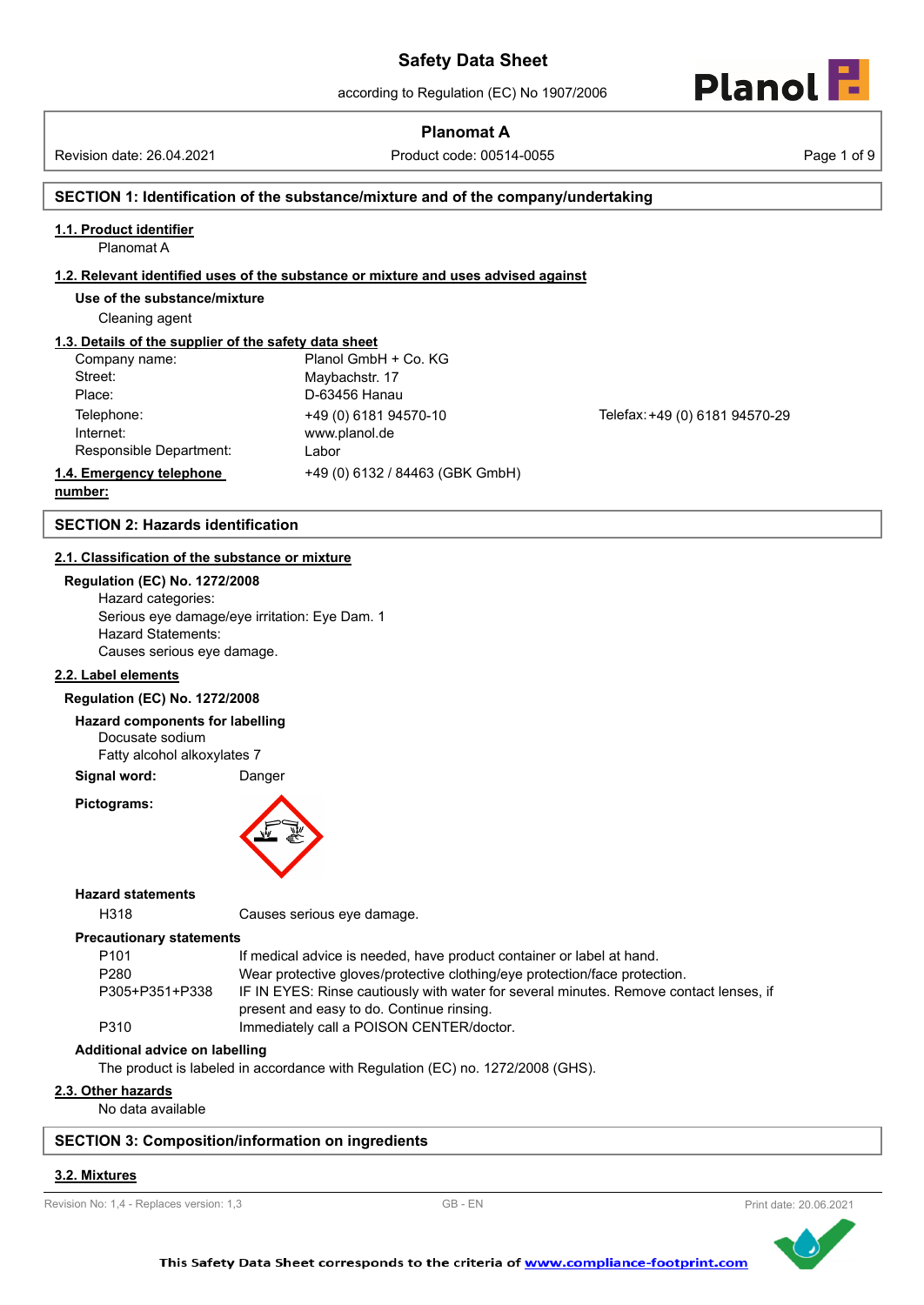according to Regulation (EC) No 1907/2006



# **Planomat A**

Revision date: 26.04.2021 Product code: 00514-0055 Page 2 of 9

**Chemical characterization**

Aqueous cleansing agent with surfactants

# **Hazardous components**

| <b>CAS No</b> | <b>Chemical name</b>                                    |                                                                |                  |           |  |
|---------------|---------------------------------------------------------|----------------------------------------------------------------|------------------|-----------|--|
|               | EC No                                                   | Index No                                                       | <b>REACH No</b>  |           |  |
|               | <b>GHS Classification</b>                               |                                                                |                  |           |  |
|               | Fatty alcohol alkoxylate 4                              |                                                                |                  | $1 - 5\%$ |  |
|               |                                                         |                                                                | 02-2119552554-37 |           |  |
|               |                                                         | Acute Tox. 4, Eye Irrit. 2, Aquatic Chronic 3; H302 H319 H412  |                  |           |  |
| 577-11-7      | Docusate sodium                                         |                                                                |                  | $1 - 5%$  |  |
|               | 209-406-4                                               |                                                                | 01-2119491296-29 |           |  |
|               | Skin Irrit. 2, Eye Dam. 1; H315 H318                    |                                                                |                  |           |  |
| 67-63-0       | propan-2-ol; isopropyl alcohol; isopropanol             |                                                                |                  |           |  |
|               | 200-661-7                                               | 603-117-00-0                                                   | 01-2119457558-25 |           |  |
|               | Flam. Liq. 2, Eye Irrit. 2, STOT SE 3; H225 H319 H336   |                                                                |                  |           |  |
| 122-99-6      | 2-phenoxyethanol                                        |                                                                |                  | $1 - 5\%$ |  |
|               | 204-589-7                                               | 603-098-00-9                                                   | 01-2119488943-21 |           |  |
|               | Acute Tox. 4, Eye Irrit. 2; H302 H319                   |                                                                |                  |           |  |
|               | Fatty alcohol alkoxylates 7                             |                                                                |                  | $1 - 5%$  |  |
|               |                                                         |                                                                | 02-2119548491-37 |           |  |
|               |                                                         | Eye Dam. 1, Aquatic Acute 1, Aquatic Chronic 3; H318 H400 H412 |                  |           |  |
| 67701-11-5    | Fatty acids, C14-18 and C16-18-unsaturated, sodium salt |                                                                |                  |           |  |
|               |                                                         |                                                                |                  |           |  |
|               | Skin Irrit. 2, Eye Irrit. 2; H315 H319                  |                                                                |                  |           |  |

Full text of H and EUH statements: see section 16.

# **Specific Conc. Limits, M-factors and ATE**

| CAS No   | IEC No                             | <b>Chemical name</b>                                   | Quantity |
|----------|------------------------------------|--------------------------------------------------------|----------|
|          |                                    | Specific Conc. Limits, M-factors and ATE               |          |
|          |                                    | Fatty alcohol alkoxylate 4                             | $1 - 5%$ |
|          | oral: $ATE = 500$ mg/kg            |                                                        |          |
| 577-11-7 | 209-406-4                          | Docusate sodium                                        | $1 - 5%$ |
|          | $\sigma$ oral: LD50 = > 2000 mg/kg |                                                        |          |
| 67-63-0  | 200-661-7                          | propan-2-ol; isopropyl alcohol; isopropanol            | $1 - 5%$ |
|          |                                    | dermal: LD50 = 12800 mg/kg; oral: LD50 = 5050 mg/kg    |          |
| 122-99-6 | 204-589-7                          | 2-phenoxyethanol                                       | $1 - 5%$ |
|          |                                    | dermal: LD50 = $>$ 2000 mg/kg; oral: LD50 = 1850 mg/kg |          |

### **Further Information**

Ingredients according to EC Detergents Regulation 648/2004: anionic surfactants: < 5 % Non-ionic surfactants: < 5 % Soap: < 5 % fragrances, LIMONENE, HEXYL SALICYLATE, LINALOOL

# **SECTION 4: First aid measures**

## **4.1. Description of first aid measures**

# **General information**

No specific precautions required.



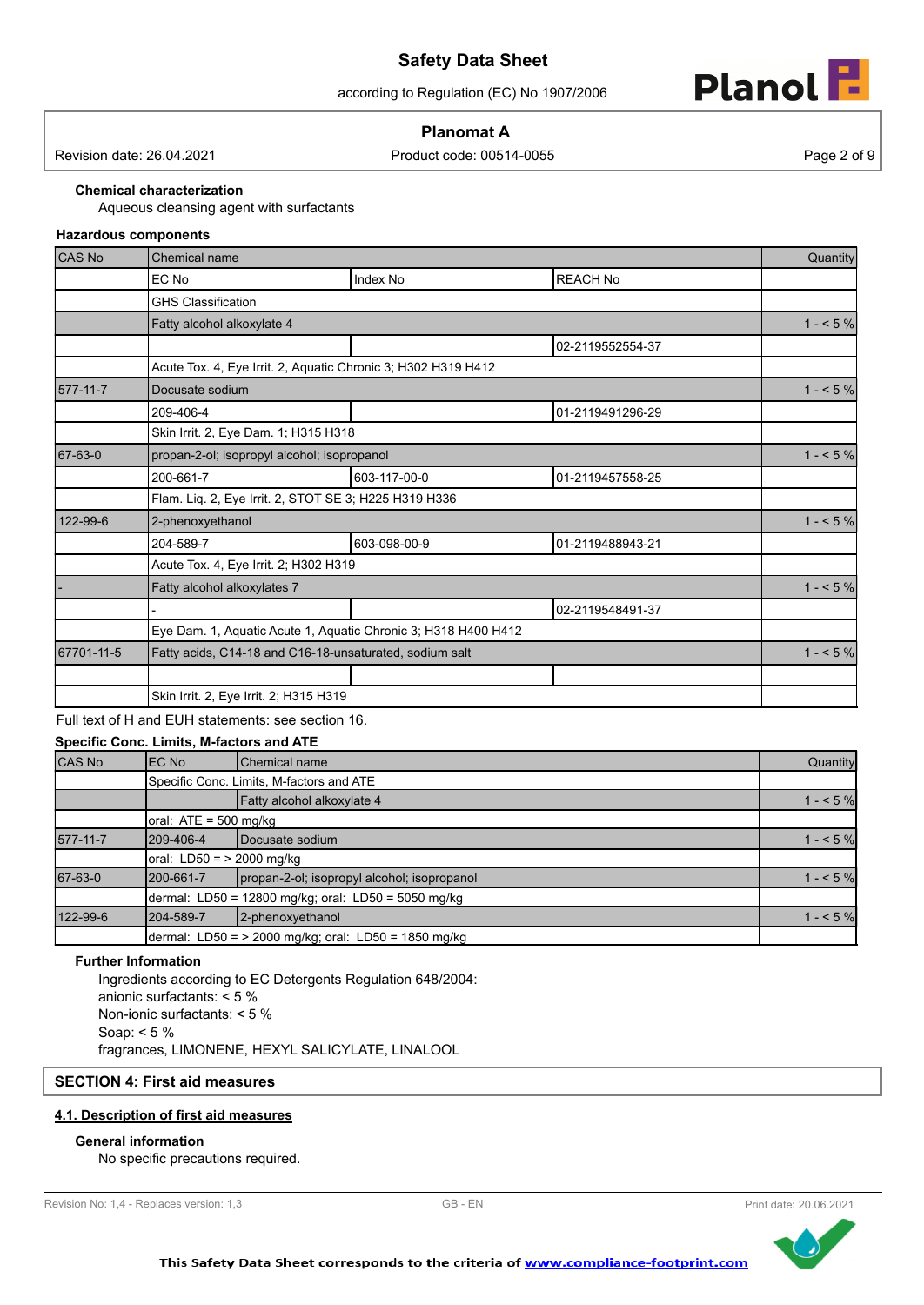according to Regulation (EC) No 1907/2006

# **Planomat A**

Revision date: 26.04.2021 Product code: 00514-0055 Page 3 of 9

**Planol** 

# **After inhalation**

Ensure of fresh air. In the event of symptoms refer for medical treatment.

## **After contact with skin**

Wash hands with water as a precaution. If symptoms develop, seek medical attention.

#### **After contact with eyes**

Rinse immediately with plenty of water, also under the eyelids, for at least 15 minutes. If eye irritation persists, consult a specialist.

#### **After ingestion**

Rinse out mouth and give plenty of water to drink. If symptoms persist, call a physician.

## **4.2. Most important symptoms and effects, both acute and delayed**

Watch out. Beware, hazard of foam aspiration. Possibility of strong irritations in the case of contact with eye-, skin or mucous membranes because of the high ph-value. Has a degreasing effect on the skin. Repeated or prolonged exposure may cause irritation of eyes, skin and respiratory system.

#### **4.3. Indication of any immediate medical attention and special treatment needed**

Treat symptoms.

#### **SECTION 5: Firefighting measures**

#### **5.1. Extinguishing media**

#### **Suitable extinguishing media**

Foam, carbon dioxide (CO2), dry chemical, water-spray

## **Unsuitable extinguishing media**

Not known.

## **5.2. Special hazards arising from the substance or mixture**

Not known.

#### **5.3. Advice for firefighters**

No specific precautions required.

#### **Additional information**

Product does not burn, fire-extinguishing activities according to surrounding.

#### **SECTION 6: Accidental release measures**

#### **6.1. Personal precautions, protective equipment and emergency procedures**

#### **General measures**

Avoid contact with skin, eyes and clothing. Ensure adequate ventilation. High risk of slipping due to leakage/spillage of product.

#### **For non-emergency personnel**

Avoid contact with skin, eyes and clothing.

#### **For emergency responders**

Use personal protective clothing. Remove persons to safety.

#### **6.2. Environmental precautions**

No specific precautions required. Dilute with plenty of water.

## **6.3. Methods and material for containment and cleaning up**

#### **Other information**

Soak up with inert absorbent material (e.g. sand, silica gel, acid binder, universal binder). Shovel into suitable container for disposal.

#### **6.4. Reference to other sections**

Observe protective instructions (see Sections 7 and 8). Information for disposal see section 13.

#### **SECTION 7: Handling and storage**



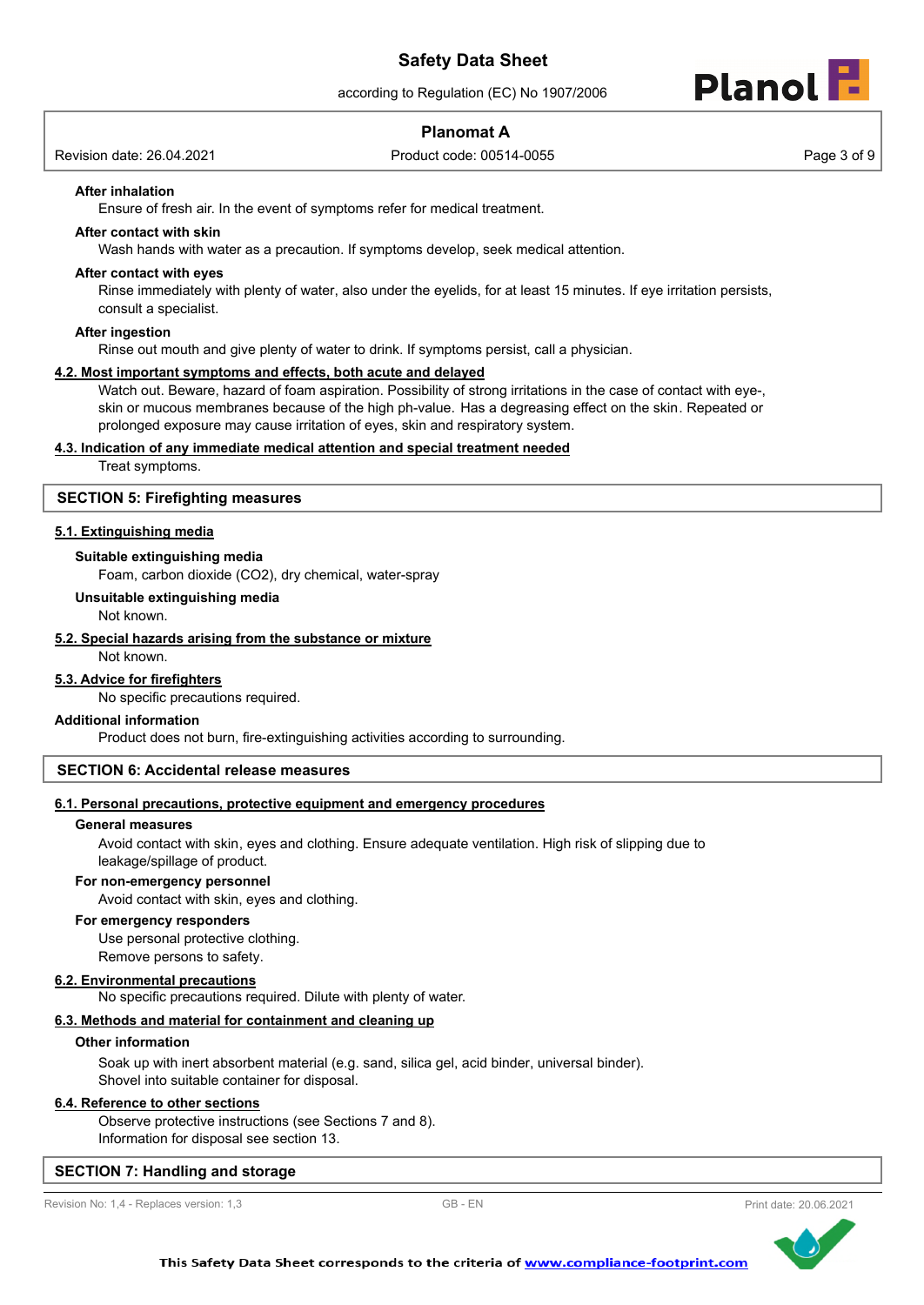according to Regulation (EC) No 1907/2006



# **Planomat A**

Revision date: 26.04.2021 Product code: 00514-0055 Page 4 of 9

#### **7.1. Precautions for safe handling**

#### **Advice on safe handling**

Keep container tightly closed. Use personal protective clothing. Avoid contact with eyes and skin.

#### **Advice on protection against fire and explosion**

No specific precautions required.

**7.2. Conditions for safe storage, including any incompatibilities**

#### **Requirements for storage rooms and vessels**

No particular requirements.

#### **Hints on joint storage**

Not required.

#### **Further information on storage conditions**

Keep container tightly closed.

Keep from freezing.

#### **7.3. Specific end use(s)**

Cleaning agent

#### **SECTION 8: Exposure controls/personal protection**

#### **8.1. Control parameters**

#### **Exposure limits (EH40)**

| CAS No  | Substance   | ppm  | mg/m <sup>3</sup> | fibres/mll | Category      | Origin     |
|---------|-------------|------|-------------------|------------|---------------|------------|
| 67-63-0 | Propan-2-ol | 400l | 999               |            | TWA (8 h)     | <b>WEL</b> |
|         |             | 500l | 1250              |            | STEL (15 min) | WEL        |

#### **8.2. Exposure controls**

#### **Appropriate engineering controls**

Ensure adequate ventilation, especially in confined areas.

#### **Protective and hygiene measures**

Wash hands before breaks and at the end of workday. When using do not eat, drink or smoke. Take off immediately all contaminated clothing. Avoid contact with skin, eyes and clothing.

#### **Eye/face protection**

During transferring safety goggles are recommended. In case of eye contact wear safety goggles or face protection Tightly fitting goggles (EN 166).

#### **Hand protection**

Protective gloves (EN 374). Neoprene gloves (recommended: minimum protection index 2, corresponding to a permeation rate > 30 minutes according to EN 374).

Not suitable: leather gloves.

Follow the recommendations of the glove manufacturer for breakthrough properties especially for workplace conditions involving mechanical stress and contact duration. Requirements can vary as a function of the use. Therefore it is necessary to adhere additionally to the recommendations given by the manufacturer of protective gloves.

#### **Skin protection**

Wear protective clothing.

#### **Respiratory protection**

Not required.

#### **SECTION 9: Physical and chemical properties**

#### **9.1. Information on basic physical and chemical properties**

Physical state: Liquid

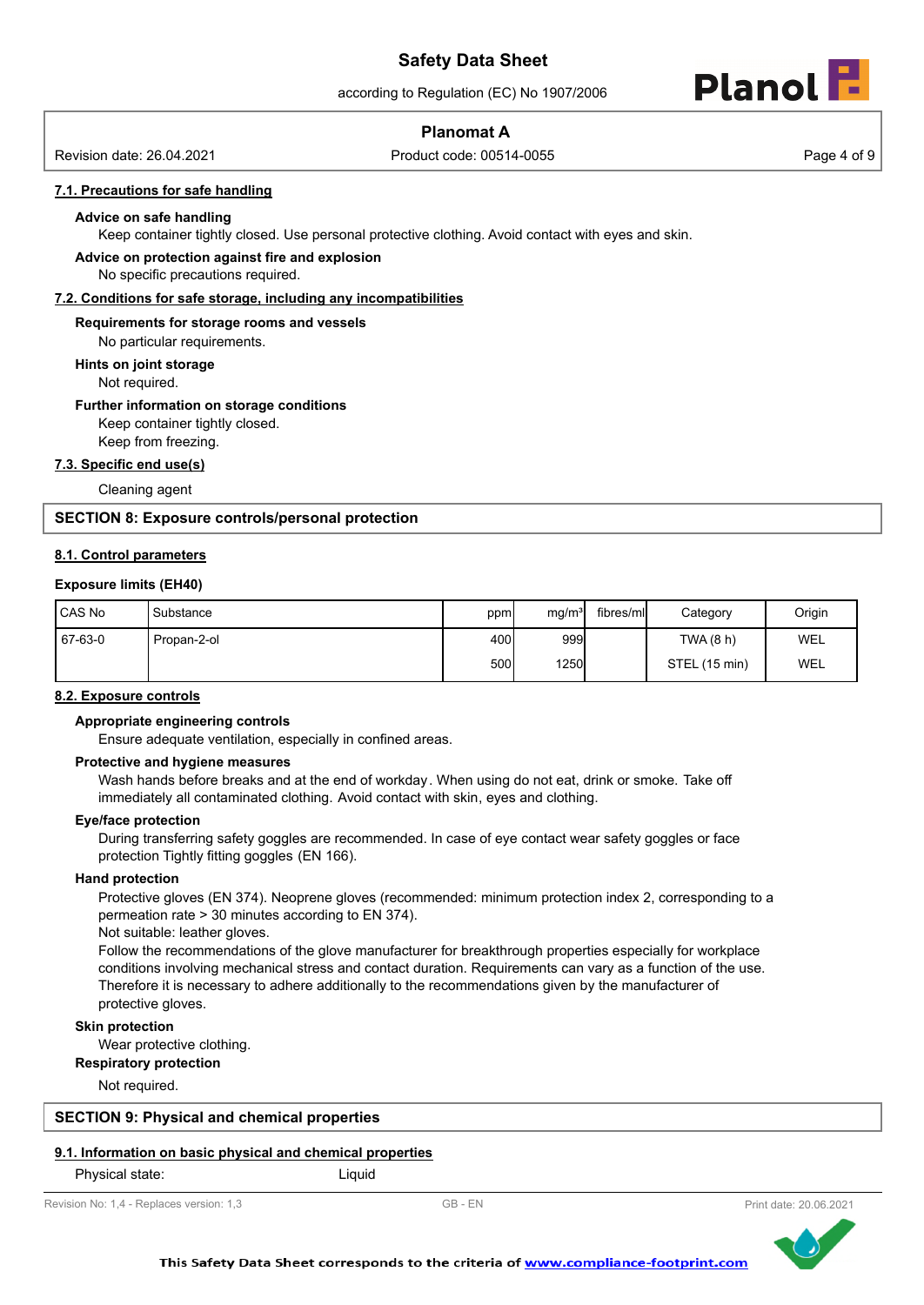according to Regulation (EC) No 1907/2006



|                                                              | <b>Planomat A</b>                     |             |
|--------------------------------------------------------------|---------------------------------------|-------------|
| Revision date: 26.04.2021                                    | Product code: 00514-0055              | Page 5 of 9 |
| Colour:                                                      | Green                                 |             |
| Odour:                                                       | Fresh / Perfumed (scented)            |             |
| pH-Value (at 20 °C):                                         | approx. 10,5 (concentrated)           |             |
| Changes in the physical state                                |                                       |             |
| Melting point:                                               | No data available                     |             |
| Boiling point or initial boiling point and<br>boiling range: | No data available                     |             |
| Flash point:                                                 | > 70 °C                               |             |
| Sustaining combustion:                                       | No data available                     |             |
| <b>Explosive properties</b><br>The product is not explosive. |                                       |             |
| Lower explosion limits:                                      | No data available                     |             |
| Upper explosion limits:                                      | No data available                     |             |
| Auto-ignition temperature:                                   | No data available                     |             |
| Decomposition temperature:                                   | No data available                     |             |
| <b>Oxidizing properties</b><br>Not fire-promoting.           |                                       |             |
| Vapour pressure:<br>(at 20 $°C$ )                            | No data available                     |             |
| Density (at 20 °C):                                          | Approximately 1,005 g/cm <sup>3</sup> |             |
| Water solubility:<br>(at 20 $°C$ )                           | Completely miscible                   |             |
| Solubility in other solvents<br>No data available            |                                       |             |
| Partition coefficient n-octanol/water:                       | No data available                     |             |
| Viscosity / dynamic:                                         | No data available                     |             |
| Viscosity / kinematic:                                       | No data available                     |             |
| 9.2. Other information                                       |                                       |             |
| No data available                                            |                                       |             |
|                                                              |                                       |             |

# **SECTION 10: Stability and reactivity**

# **10.1. Reactivity**

No uncommon reactivity known.

#### **10.2. Chemical stability**

Stable under normal conditions.

#### **10.3. Possibility of hazardous reactions**

No hazardous reactions known.

## **10.4. Conditions to avoid**

To avoid thermal decomposition, do not overheat. Keep from freezing.

### **10.5. Incompatible materials**

No data available

#### **10.6. Hazardous decomposition products**

No decomposition if stored and applied as directed.

# **SECTION 11: Toxicological information**



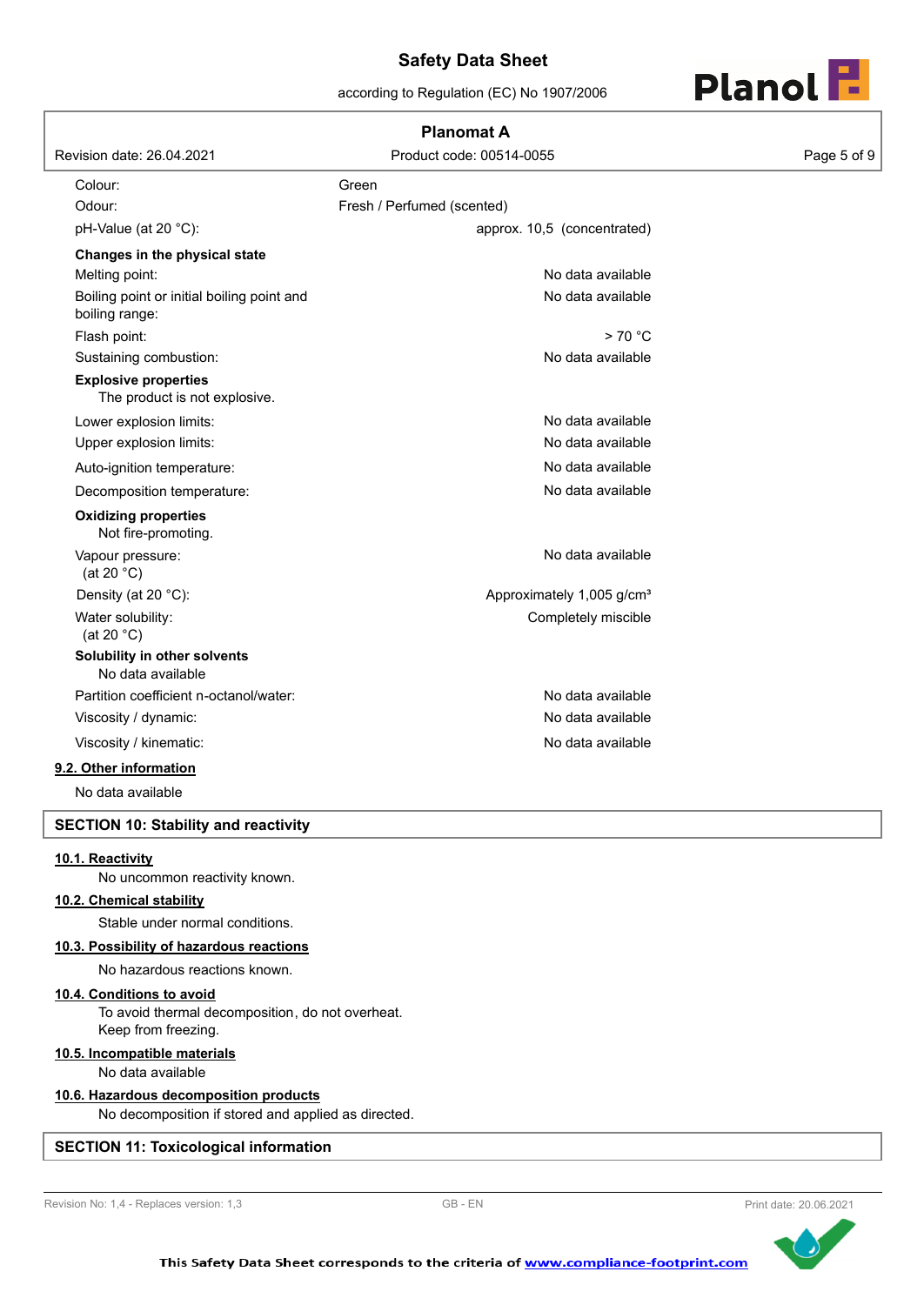according to Regulation (EC) No 1907/2006



# **Planomat A**

Revision date: 26.04.2021 Product code: 00514-0055 Page 6 of 9

#### **11.1. Information on hazard classes as defined in Regulation (EC) No 1272/2008**

**Toxicocinetics, metabolism and distribution**

The product has not been tested.

## **Acute toxicity**

Based on available data, the classification criteria are not met.

| CAS No   | Chemical name                               |                     |        |         |        |        |
|----------|---------------------------------------------|---------------------|--------|---------|--------|--------|
|          | Exposure route                              | Dose                |        | Species | Source | Method |
|          | Fatty alcohol alkoxylate 4                  |                     |        |         |        |        |
|          | oral                                        | <b>ATE</b><br>mg/kg | 500    |         |        |        |
| 577-11-7 | Docusate sodium                             |                     |        |         |        |        |
|          | oral                                        | LD50<br>mg/kg       | > 2000 | Rat     |        |        |
| 67-63-0  | propan-2-ol; isopropyl alcohol; isopropanol |                     |        |         |        |        |
|          | oral                                        | LD50<br>mg/kg       | 5050   | Rat     |        |        |
|          | dermal                                      | LD50<br>mg/kg       | 12800  | Rabbit  |        |        |
| 122-99-6 | 2-phenoxyethanol                            |                     |        |         |        |        |
|          | oral                                        | LD50<br>mg/kg       | 1850   | Rat     |        |        |
|          | dermal                                      | LD50<br> mg/kg      | > 2000 | Rabbit  |        |        |

#### **Irritation and corrosivity**

Causes serious eye damage.

Skin corrosion/irritation: Based on available data, the classification criteria are not met.

#### **Sensitising effects**

Based on available data, the classification criteria are not met. No sensitizing effect known.

### **Carcinogenic/mutagenic/toxic effects for reproduction**

Based on available data, the classification criteria are not met.

#### **STOT-single exposure**

Based on available data, the classification criteria are not met.

### **STOT-repeated exposure**

Based on available data, the classification criteria are not met.

#### **Aspiration hazard**

Based on available data, the classification criteria are not met.

# **11.2. Information on other hazards**

# **Endocrine disrupting properties**

No data available

## **SECTION 12: Ecological information**

# **12.1. Toxicity**

Ecological data are not available.

```
Revision No: 1,4 - Replaces version: 1,3 GB - EN GB - EN Print date: 20.06.2021
```
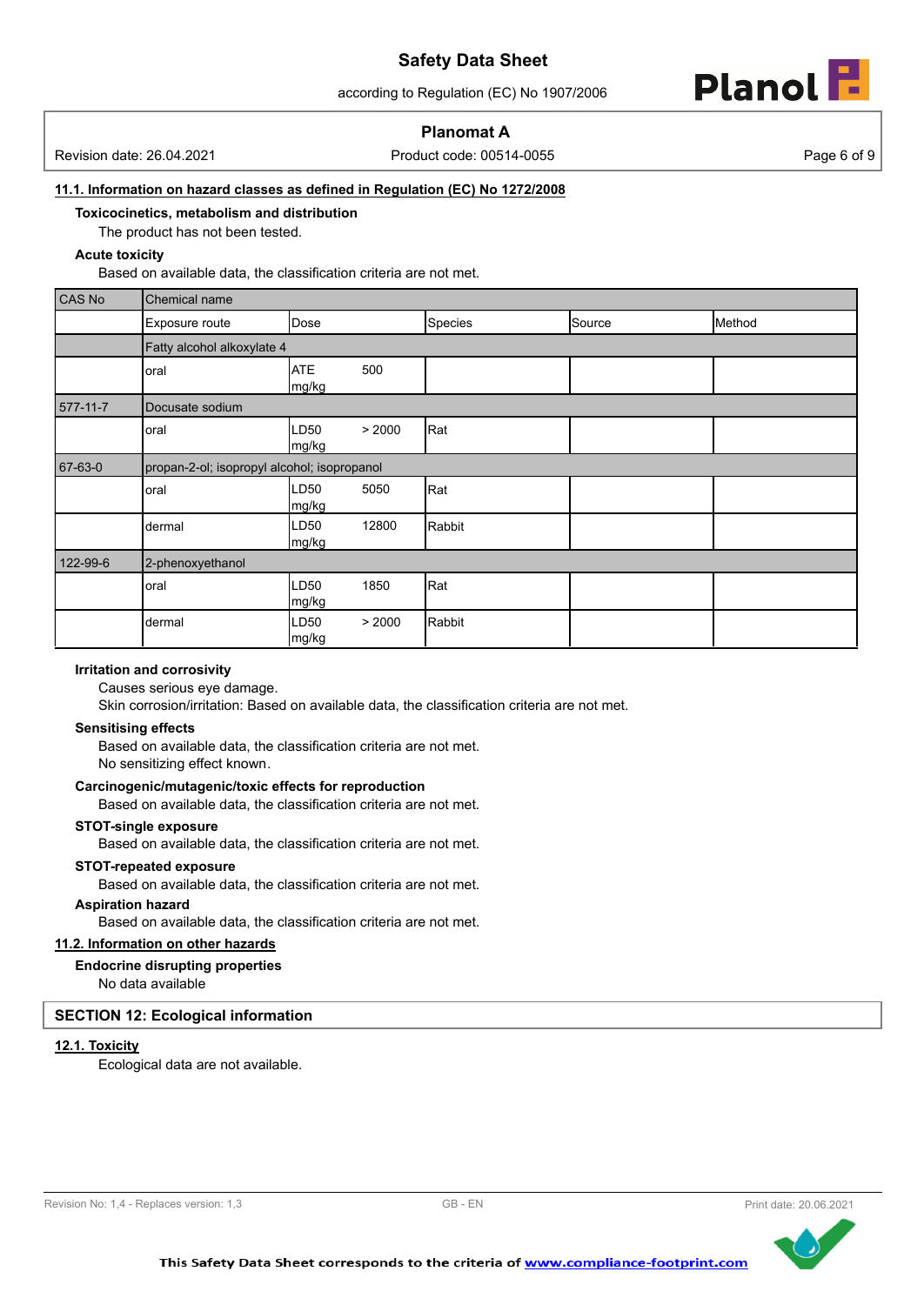according to Regulation (EC) No 1907/2006



# **Planomat A**

Revision date: 26.04.2021 Product code: 00514-0055 Page 7 of 9

| CAS No   | Chemical name                                             |                                             |         |       |                                 |        |  |
|----------|-----------------------------------------------------------|---------------------------------------------|---------|-------|---------------------------------|--------|--|
|          | $[h]   [d]$ Species<br>Source<br>Dose<br>Aquatic toxicity |                                             |         |       |                                 | Method |  |
| 67-63-0  |                                                           | propan-2-ol; isopropyl alcohol; isopropanol |         |       |                                 |        |  |
|          | Acute fish toxicity                                       | LC50<br>mg/l                                | >1000   | 96 h  |                                 |        |  |
|          | Acute crustacea toxicity                                  | EC <sub>50</sub><br>mg/l                    | >1000   | 48 hl |                                 |        |  |
| 122-99-6 | 2-phenoxyethanol                                          |                                             |         |       |                                 |        |  |
|          | Acute fish toxicity                                       | <b>LC50</b><br>460 mg/l                     | $220 -$ |       | 96 hlLeuciscus idus             |        |  |
|          | Acute algae toxicity                                      | ErC <sub>50</sub><br>mg/l                   | > 500   |       | 72 hlScenedesmus<br>subspicatus |        |  |
|          | Acute crustacea toxicity                                  | EC50<br>mg/l                                | > 500   |       | 48 h Daphnia magna              |        |  |

# **12.2. Persistence and degradability**

Product is biodegradable. (min. 90%)

The surfactant(s) contained in this preparation complies(comply) with the biodegradability criteria as laid down in Regulation (EC) No.648/2004 on detergents. Data to support this assertion are held at the disposal of the competent authorities of the Member States and will be made available to them, at their direct request or at the request of a detergent manufacturer.

## **12.3. Bioaccumulative potential**

No data available

#### **Partition coefficient n-octanol/water**

| <b>CAS No</b>  | <b>Chemical</b><br>name  | Log Pow<br>. |
|----------------|--------------------------|--------------|
| $122 - 99 - 6$ | . .<br>12-phenoxyethanol | .,16         |

# **12.4. Mobility in soil**

No data available

#### **12.5. Results of PBT and vPvB assessment**

No data available

#### **12.6. Endocrine disrupting properties**

No data available

# **12.7. Other adverse effects**

If appropriate application no interferences in sewage treatment plants. (< 2000mg/l)

#### **Further information**

Do not release undiluted or in higher quantities into the groundwater, sewerage or waters. Risk of drinking water contamination even when low quantities are released into the ground. A pH-change becomes possible in water.

#### **SECTION 13: Disposal considerations**

# **13.1. Waste treatment methods**

#### **Disposal recommendations**

Disposal in accordance with local regulations.

#### **List of Wastes Code - residues/unused products**

200115 MUNICIPAL WASTES (HOUSEHOLD WASTE AND SIMILAR COMMERCIAL, INDUSTRIAL AND INSTITUTIONAL WASTES) INCLUDING SEPARATELY COLLECTED FRACTIONS; separately collected fractions (except 15 01); Alkalines; hazardous waste

# **List of Wastes Code - contaminated packaging**



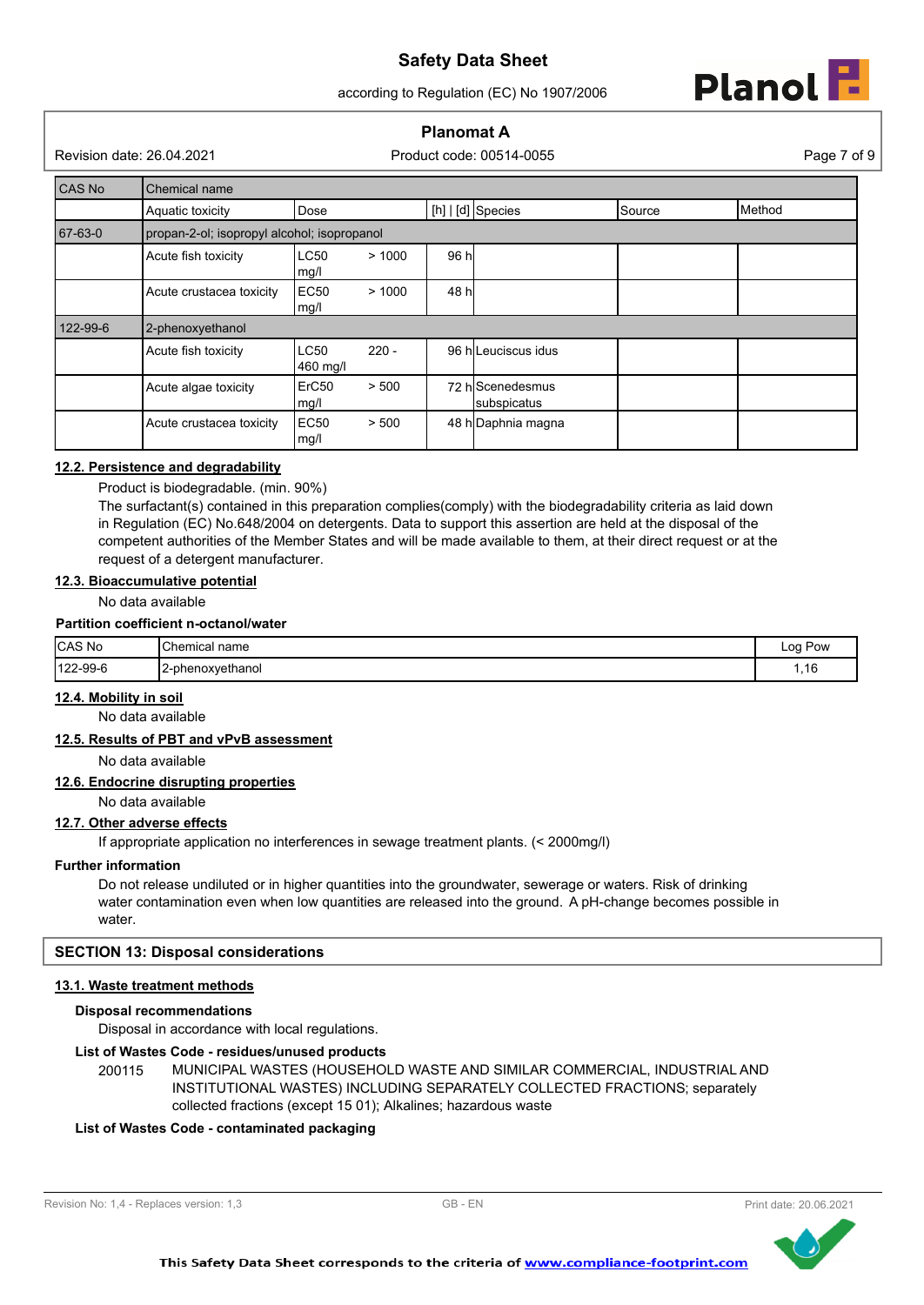according to Regulation (EC) No 1907/2006



|                                |                                                                         | <b>Planomat A</b>                                                                                                                                                                                           |             |
|--------------------------------|-------------------------------------------------------------------------|-------------------------------------------------------------------------------------------------------------------------------------------------------------------------------------------------------------|-------------|
| Revision date: 26.04.2021      |                                                                         | Product code: 00514-0055                                                                                                                                                                                    | Page 8 of 9 |
| 150102                         |                                                                         | WASTE PACKAGING; ABSORBENTS, WIPING CLOTHS, FILTER MATERIALS AND<br>PROTECTIVE CLOTHING NOT OTHERWISE SPECIFIED; packaging (including separately<br>collected municipal packaging waste); plastic packaging |             |
| <b>Contaminated packaging</b>  | Disposal in accordance with local regulations.<br>Cleaning agent: Water |                                                                                                                                                                                                             |             |
|                                | <b>SECTION 14: Transport information</b>                                |                                                                                                                                                                                                             |             |
| Land transport (ADR/RID)       |                                                                         |                                                                                                                                                                                                             |             |
| 14.1. UN number:               |                                                                         | No dangerous good in sense of this transport regulation.                                                                                                                                                    |             |
|                                | 14.2. UN proper shipping name:                                          | No dangerous good in sense of this transport regulation.                                                                                                                                                    |             |
|                                | 14.3. Transport hazard class(es):                                       | No dangerous good in sense of this transport regulation.                                                                                                                                                    |             |
| 14.4. Packing group:           |                                                                         | No dangerous good in sense of this transport regulation.                                                                                                                                                    |             |
|                                | Inland waterways transport (ADN)                                        |                                                                                                                                                                                                             |             |
| 14.1. UN number:               |                                                                         | No dangerous good in sense of this transport regulation.                                                                                                                                                    |             |
|                                | 14.2. UN proper shipping name:                                          | No dangerous good in sense of this transport regulation.                                                                                                                                                    |             |
|                                | 14.3. Transport hazard class(es):                                       | No dangerous good in sense of this transport regulation.                                                                                                                                                    |             |
| 14.4. Packing group:           |                                                                         | No dangerous good in sense of this transport regulation.                                                                                                                                                    |             |
| <b>Marine transport (IMDG)</b> |                                                                         |                                                                                                                                                                                                             |             |
| 14.1. UN number:               |                                                                         | No dangerous good in sense of this transport regulation.                                                                                                                                                    |             |
|                                | 14.2. UN proper shipping name:                                          | No dangerous good in sense of this transport regulation.                                                                                                                                                    |             |
| 14.4. Packing group:           | 14.3. Transport hazard class(es):                                       | No dangerous good in sense of this transport regulation.<br>No dangerous good in sense of this transport regulation.                                                                                        |             |
|                                | Air transport (ICAO-TI/IATA-DGR)                                        |                                                                                                                                                                                                             |             |
|                                |                                                                         | No dangerous good in sense of this transport regulation.                                                                                                                                                    |             |
| 14.1. UN number:               | 14.2. UN proper shipping name:                                          | No dangerous good in sense of this transport regulation.                                                                                                                                                    |             |
|                                | 14.3. Transport hazard class(es):                                       | No dangerous good in sense of this transport regulation.                                                                                                                                                    |             |
| 14.4. Packing group:           |                                                                         | No dangerous good in sense of this transport regulation.                                                                                                                                                    |             |
| 14.5. Environmental hazards    |                                                                         |                                                                                                                                                                                                             |             |
|                                | ENVIRONMENTALLY HAZARDOUS:                                              | No                                                                                                                                                                                                          |             |
|                                | 14.6. Special precautions for user                                      |                                                                                                                                                                                                             |             |
|                                | No dangerous good in sense of this transport regulation.                |                                                                                                                                                                                                             |             |
|                                | 14.7. Maritime transport in bulk according to IMO instruments           |                                                                                                                                                                                                             |             |
|                                | No dangerous good in sense of this transport regulation.                |                                                                                                                                                                                                             |             |
|                                | <b>SECTION 15: Regulatory information</b>                               |                                                                                                                                                                                                             |             |
|                                |                                                                         | 15.1. Safety, health and environmental regulations/legislation specific for the substance or mixture                                                                                                        |             |
| EU regulatory information      |                                                                         |                                                                                                                                                                                                             |             |
| Entry 3                        | Restrictions on use (REACH, annex XVII):                                |                                                                                                                                                                                                             |             |
| 2004/42/EC (VOC):              |                                                                         | $< 10 \%$                                                                                                                                                                                                   |             |
| (SEVESO III):                  | Information according to 2012/18/EU                                     | Not subject to 2012/18/EU (SEVESO III)                                                                                                                                                                      |             |
| <b>Additional information</b>  |                                                                         |                                                                                                                                                                                                             |             |
|                                |                                                                         | The product is labeled in accordance with Regulation (EC) no. 1272/2008 (GHS).                                                                                                                              |             |
|                                | National regulatory information                                         |                                                                                                                                                                                                             |             |
| Water hazard class (D):        |                                                                         | 2 - obviously hazardous to water                                                                                                                                                                            |             |

Revision No: 1,4 - Replaces version: 1,3 GB - EN GB - EN Print date: 20.06.2021

ľ